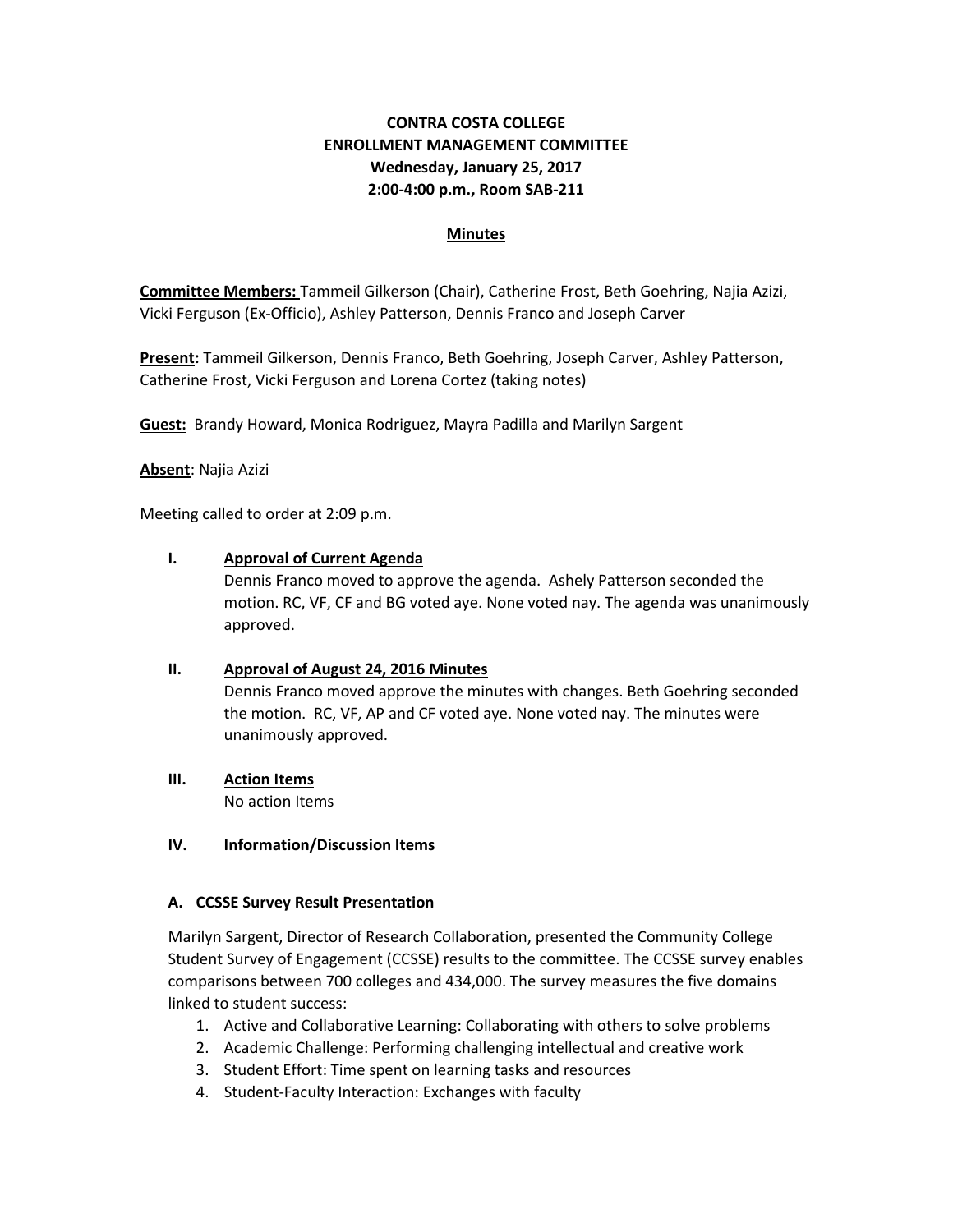5. Support for Learners: College provides and students receive the support to succeed These domains are important to measure as they have influence on student persistence, credit accumulation and completion.

The data reveled that Contra Costa College (CCC) had overall 54% response rate compared to the 52% medium CCSSE colleges. Some other areas that were noteworthy are as follows:

- CCC score above average (50%) for academic challenge at 55.4%
- student effort and student-faculty interaction are above ACCJC
- student-faculty interaction and student effort are the two domains that reported the lowest percentages, 51.5 % and 50.6%. These are the areas that require improvement
- females reported higher scores overall
- engagement is strong across ethnic groups (African American, White, Hispanic and Asian)
- CCC showed strength in academic challenge, active learning

The student-faculty interaction domain could be improved to motivate student effort that would culminate in academic progress and achievement.

- 70% of students who are unprepared for class (often, very often unprepared) infrequently talk to faculty about careers (never, sometimes).
- 62% who never reworked a draft infrequently discuss grades with instructor However,
- 68.5% who very often reworked a draft frequently discussed grades with instructor.

The burdens and barriers that the students indicated as "likely or very likely" as reasons to withdraw are:

- 40.8% lack of finances
- 17.5% academic unprepared
- 40.2% care for dependents
- 53.4% work full time

The Enrollment Management Committee members were not surprised by the burdens and barriers results.

Per Tammeil Gilkerson, the Enrollment Management Committee created interventions to address the areas that received low scores on the 2012 survey. The committee members asked Marilyn Sargent to produce a report to compare the 2016 survey results to the 2012 results. This would help measure if the work done in past, had a positive effect on the 2016 survey. The other data the committee would like data incorporated on the presentation is as follows:

- students' socio economic status
- first generation students vs. students with educated parent(s)
- questions pertaining to faculty interaction with students
- tutoring questions (compare to 2012 survey)
- question 11